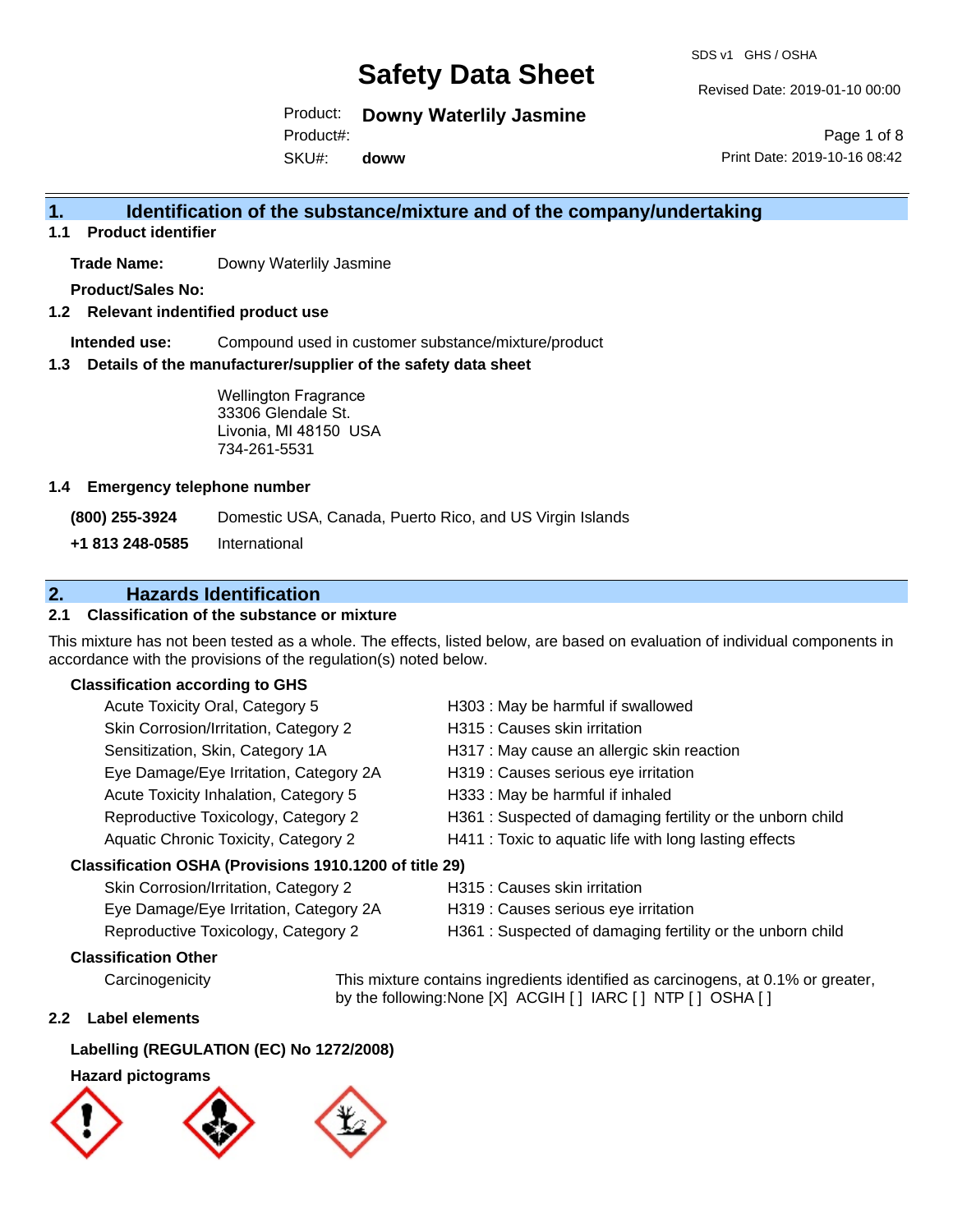SDS v1 GHS / OSHA

Revised Date: 2019-01-10 00:00

Product: **Downy Waterlily Jasmine**

Product#:

SKU#: **doww**

Page 2 of 8 Print Date: 2019-10-16 08:42

| <b>Hazard statments</b><br>H303<br>May be harmful if swallowed<br>H315<br>Causes skin irritation<br>H317<br>May cause an allergic skin reaction<br>H319<br>Causes serious eye irritation<br>H333<br>May be harmful if inhaled<br>H361<br>Suspected of damaging fertility or the unborn child<br>H411<br>Toxic to aquatic life with long lasting effects<br><b>Precautionary Statements</b><br><b>Prevention:</b><br>P201<br>Obtain special instructions before use<br>P <sub>202</sub><br>Do not handle until all safety precautions have been read and understood<br>P264<br>Wash hands thoroughly after handling<br>P <sub>272</sub><br>Contaminated work clothing should not be allowed out of the workplace<br>Avoid release to the environment<br>P273<br>P <sub>281</sub><br>Use personal protective equipment as required<br><b>Response:</b><br>$P302 + P352$<br>IF ON SKIN: Wash with soap and water<br>$P304 + P312$<br>IF INHALED: Call a POISON CENTER or doctor/physician if you feel unwell<br>IF IN EYES: Rinse cautiously with water for several minutes Remove contact lenses if<br>$P305 + P351 + P338$<br>present and easy to do. continue rinsing<br>$P308 + P313$<br>IF exposed or concerned: Get medical advice/attention<br>P312<br>Call a POISON CENTER or doctor/physician if you feel unwell<br>If skin irritation or a rash occurs: Get medical advice/attention<br>$P333 + P313$<br>P337 + P313<br>If eye irritation persists: Get medical advice/attention<br>P362<br>Take off contaminated clothing and wash before reuse<br>P363<br>Wash contaminated clothing before reuse<br><b>Collect Spillage</b><br>P391 | <b>Signal Word: Warning</b> |  |
|-----------------------------------------------------------------------------------------------------------------------------------------------------------------------------------------------------------------------------------------------------------------------------------------------------------------------------------------------------------------------------------------------------------------------------------------------------------------------------------------------------------------------------------------------------------------------------------------------------------------------------------------------------------------------------------------------------------------------------------------------------------------------------------------------------------------------------------------------------------------------------------------------------------------------------------------------------------------------------------------------------------------------------------------------------------------------------------------------------------------------------------------------------------------------------------------------------------------------------------------------------------------------------------------------------------------------------------------------------------------------------------------------------------------------------------------------------------------------------------------------------------------------------------------------------------------------------------------------------------------------------------------------|-----------------------------|--|
|                                                                                                                                                                                                                                                                                                                                                                                                                                                                                                                                                                                                                                                                                                                                                                                                                                                                                                                                                                                                                                                                                                                                                                                                                                                                                                                                                                                                                                                                                                                                                                                                                                               |                             |  |
|                                                                                                                                                                                                                                                                                                                                                                                                                                                                                                                                                                                                                                                                                                                                                                                                                                                                                                                                                                                                                                                                                                                                                                                                                                                                                                                                                                                                                                                                                                                                                                                                                                               |                             |  |
|                                                                                                                                                                                                                                                                                                                                                                                                                                                                                                                                                                                                                                                                                                                                                                                                                                                                                                                                                                                                                                                                                                                                                                                                                                                                                                                                                                                                                                                                                                                                                                                                                                               |                             |  |
|                                                                                                                                                                                                                                                                                                                                                                                                                                                                                                                                                                                                                                                                                                                                                                                                                                                                                                                                                                                                                                                                                                                                                                                                                                                                                                                                                                                                                                                                                                                                                                                                                                               |                             |  |
|                                                                                                                                                                                                                                                                                                                                                                                                                                                                                                                                                                                                                                                                                                                                                                                                                                                                                                                                                                                                                                                                                                                                                                                                                                                                                                                                                                                                                                                                                                                                                                                                                                               |                             |  |
|                                                                                                                                                                                                                                                                                                                                                                                                                                                                                                                                                                                                                                                                                                                                                                                                                                                                                                                                                                                                                                                                                                                                                                                                                                                                                                                                                                                                                                                                                                                                                                                                                                               |                             |  |
|                                                                                                                                                                                                                                                                                                                                                                                                                                                                                                                                                                                                                                                                                                                                                                                                                                                                                                                                                                                                                                                                                                                                                                                                                                                                                                                                                                                                                                                                                                                                                                                                                                               |                             |  |
|                                                                                                                                                                                                                                                                                                                                                                                                                                                                                                                                                                                                                                                                                                                                                                                                                                                                                                                                                                                                                                                                                                                                                                                                                                                                                                                                                                                                                                                                                                                                                                                                                                               |                             |  |
|                                                                                                                                                                                                                                                                                                                                                                                                                                                                                                                                                                                                                                                                                                                                                                                                                                                                                                                                                                                                                                                                                                                                                                                                                                                                                                                                                                                                                                                                                                                                                                                                                                               |                             |  |
|                                                                                                                                                                                                                                                                                                                                                                                                                                                                                                                                                                                                                                                                                                                                                                                                                                                                                                                                                                                                                                                                                                                                                                                                                                                                                                                                                                                                                                                                                                                                                                                                                                               |                             |  |
|                                                                                                                                                                                                                                                                                                                                                                                                                                                                                                                                                                                                                                                                                                                                                                                                                                                                                                                                                                                                                                                                                                                                                                                                                                                                                                                                                                                                                                                                                                                                                                                                                                               |                             |  |
|                                                                                                                                                                                                                                                                                                                                                                                                                                                                                                                                                                                                                                                                                                                                                                                                                                                                                                                                                                                                                                                                                                                                                                                                                                                                                                                                                                                                                                                                                                                                                                                                                                               |                             |  |
|                                                                                                                                                                                                                                                                                                                                                                                                                                                                                                                                                                                                                                                                                                                                                                                                                                                                                                                                                                                                                                                                                                                                                                                                                                                                                                                                                                                                                                                                                                                                                                                                                                               |                             |  |
|                                                                                                                                                                                                                                                                                                                                                                                                                                                                                                                                                                                                                                                                                                                                                                                                                                                                                                                                                                                                                                                                                                                                                                                                                                                                                                                                                                                                                                                                                                                                                                                                                                               |                             |  |
|                                                                                                                                                                                                                                                                                                                                                                                                                                                                                                                                                                                                                                                                                                                                                                                                                                                                                                                                                                                                                                                                                                                                                                                                                                                                                                                                                                                                                                                                                                                                                                                                                                               |                             |  |
|                                                                                                                                                                                                                                                                                                                                                                                                                                                                                                                                                                                                                                                                                                                                                                                                                                                                                                                                                                                                                                                                                                                                                                                                                                                                                                                                                                                                                                                                                                                                                                                                                                               |                             |  |
|                                                                                                                                                                                                                                                                                                                                                                                                                                                                                                                                                                                                                                                                                                                                                                                                                                                                                                                                                                                                                                                                                                                                                                                                                                                                                                                                                                                                                                                                                                                                                                                                                                               |                             |  |
|                                                                                                                                                                                                                                                                                                                                                                                                                                                                                                                                                                                                                                                                                                                                                                                                                                                                                                                                                                                                                                                                                                                                                                                                                                                                                                                                                                                                                                                                                                                                                                                                                                               |                             |  |
|                                                                                                                                                                                                                                                                                                                                                                                                                                                                                                                                                                                                                                                                                                                                                                                                                                                                                                                                                                                                                                                                                                                                                                                                                                                                                                                                                                                                                                                                                                                                                                                                                                               |                             |  |
|                                                                                                                                                                                                                                                                                                                                                                                                                                                                                                                                                                                                                                                                                                                                                                                                                                                                                                                                                                                                                                                                                                                                                                                                                                                                                                                                                                                                                                                                                                                                                                                                                                               |                             |  |
|                                                                                                                                                                                                                                                                                                                                                                                                                                                                                                                                                                                                                                                                                                                                                                                                                                                                                                                                                                                                                                                                                                                                                                                                                                                                                                                                                                                                                                                                                                                                                                                                                                               |                             |  |
|                                                                                                                                                                                                                                                                                                                                                                                                                                                                                                                                                                                                                                                                                                                                                                                                                                                                                                                                                                                                                                                                                                                                                                                                                                                                                                                                                                                                                                                                                                                                                                                                                                               |                             |  |
|                                                                                                                                                                                                                                                                                                                                                                                                                                                                                                                                                                                                                                                                                                                                                                                                                                                                                                                                                                                                                                                                                                                                                                                                                                                                                                                                                                                                                                                                                                                                                                                                                                               |                             |  |
|                                                                                                                                                                                                                                                                                                                                                                                                                                                                                                                                                                                                                                                                                                                                                                                                                                                                                                                                                                                                                                                                                                                                                                                                                                                                                                                                                                                                                                                                                                                                                                                                                                               |                             |  |
|                                                                                                                                                                                                                                                                                                                                                                                                                                                                                                                                                                                                                                                                                                                                                                                                                                                                                                                                                                                                                                                                                                                                                                                                                                                                                                                                                                                                                                                                                                                                                                                                                                               |                             |  |
|                                                                                                                                                                                                                                                                                                                                                                                                                                                                                                                                                                                                                                                                                                                                                                                                                                                                                                                                                                                                                                                                                                                                                                                                                                                                                                                                                                                                                                                                                                                                                                                                                                               |                             |  |
|                                                                                                                                                                                                                                                                                                                                                                                                                                                                                                                                                                                                                                                                                                                                                                                                                                                                                                                                                                                                                                                                                                                                                                                                                                                                                                                                                                                                                                                                                                                                                                                                                                               |                             |  |

#### **2.3 Other Hazards**

**no data available**

## **3. Composition/Information on Ingredients**

### **3.1 Mixtures**

This product is a complex mixture of ingredients, which contains among others the following substance(s), presenting a health or environmental hazard within the meaning of the UN Globally Harmonized System of Classification and Labeling of Chemicals (GHS):

| CAS#<br>Ingredient | EC#       | Conc.<br>Range | <b>GHS Classification</b> |
|--------------------|-----------|----------------|---------------------------|
| 84-66-2            | 201-550-6 | $60 - 70%$     | H316: H402                |
| Diethyl phthalate  |           |                |                           |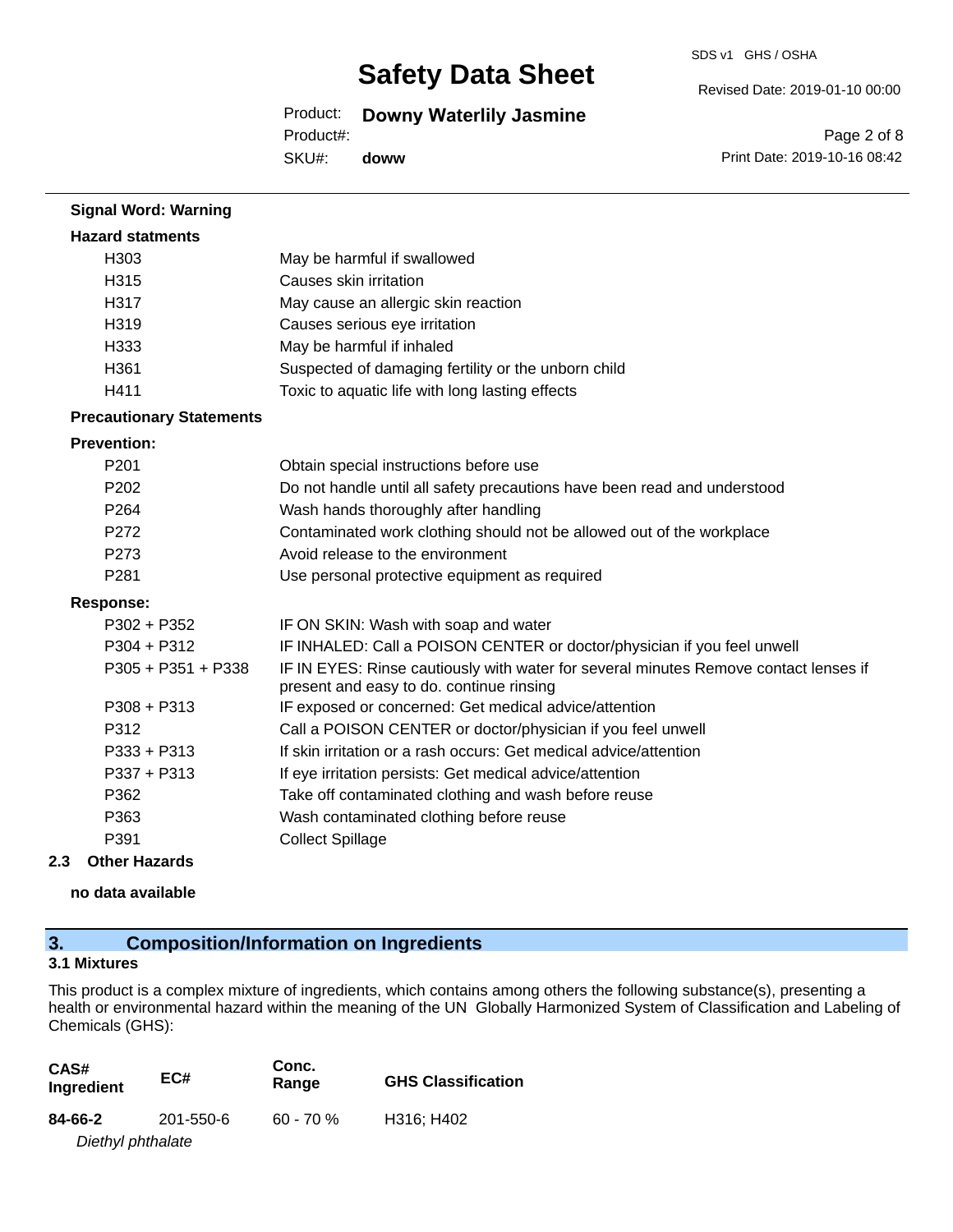#### SDS v1 GHS / OSHA

# **Safety Data Sheet**

## Product: **Downy Waterlily Jasmine**

Product#:

**Conc.** 

SKU#: **doww**

Revised Date: 2019-01-10 00:00

Page 3 of 8 Print Date: 2019-10-16 08:42

| CAS#<br>Ingredient | EC#                                | Conc.<br>Range                                           | <b>GHS Classification</b>                                                   |
|--------------------|------------------------------------|----------------------------------------------------------|-----------------------------------------------------------------------------|
| 80-54-6            | 201-289-8                          | $2 - 5%$                                                 | H227; H302; H315; H317; H361; H401;                                         |
|                    | <b>Butylphenyl Methylpropional</b> |                                                          | H412                                                                        |
| 78-70-6            | 201-134-4                          | $2 - 5%$                                                 | H227; H303; H315; H317; H319; H402                                          |
| Linalool           |                                    |                                                          |                                                                             |
| 18479-58-8         | 242-362-4                          | $2 - 5%$                                                 | H227; H303; H315; H319; H402                                                |
|                    | 2,6-dimethyloct-7-en-2-ol          |                                                          |                                                                             |
| 101-86-0           | 202-983-3                          | $2 - 5%$                                                 | H303; H316; H317; H400; H411                                                |
|                    | Hexyl cinnamaldehyde               |                                                          |                                                                             |
| 103-95-7           | 203-161-7                          | $1 - 2%$                                                 | H227; H303; H315; H317; H401; H412                                          |
| Cyclamen Aldehyde  |                                    |                                                          |                                                                             |
| 88-41-5            | 201-828-7                          | $1 - 2%$                                                 | H227; H303; H316; H401; H411                                                |
|                    | 2-t-Butylcyclohexyl acetate        |                                                          |                                                                             |
| 106-24-1           | 203-377-1                          | $1 - 2%$                                                 | H303; H315; H317; H318; H402                                                |
| Geraniol           |                                    |                                                          |                                                                             |
| 31906-04-4         | 250-863-4                          | $1 - 2%$                                                 | H317; H402                                                                  |
|                    |                                    | Hydroxyisohexyl 3-cyclohexene carboxaldehyde             |                                                                             |
| 140-11-4           | 205-399-7                          | $1 - 2%$                                                 | H303; H401; H412                                                            |
| Benzyl acetate     |                                    |                                                          |                                                                             |
| 1222-05-5          | 214-946-9                          | $1 - 2%$                                                 | H316; H400; H410                                                            |
|                    | Hexamethylindanopyran              |                                                          |                                                                             |
| 151-05-3           | 205-781-3                          | $1 - 2%$                                                 | H303; H402                                                                  |
|                    | 1,1-Dimethyl-2-phenylethyl acetate |                                                          |                                                                             |
| 106-22-9           | 203-375-0                          | $1 - 2%$                                                 | H303; H313; H315; H317; H319; H401                                          |
| Citronellol        |                                    |                                                          |                                                                             |
| 10461-98-0         | 423-740-1                          | $1 - 2%$                                                 | H302; H401; H411                                                            |
|                    |                                    | alpha-Cyclohexylidene benzeneacetonitrile (Peonile)      |                                                                             |
| 125-12-2           | 204-727-6                          | $1 - 2%$                                                 | H227; H316; H401                                                            |
| Isobornyl acetate  |                                    |                                                          |                                                                             |
| 1205-17-0          | 214-881-6                          | $0.1 - 1.0 \%$                                           | H303; H317; H361; H401; H411                                                |
|                    |                                    | a-Methyl-1,3-benzodioxole-5-propionaldehyde              |                                                                             |
| 6259-76-3          | 228-408-6                          | $0.1 - 1.0 %$                                            | H315; H317; H319; H400; H410                                                |
| Hexyl salicylate   |                                    |                                                          |                                                                             |
| 57378-68-4         | 260-709-8                          | $0.1 - 1.0 %$                                            | H302; H315; H317; H318; H400; H410                                          |
|                    |                                    |                                                          | delta-1-(2,6,6-Trimethyl-3-cyclohexen-1-yl)-2-buten-1-one (delta-Damascone) |
|                    |                                    | See Section 16 for full text of GHS classification codes |                                                                             |
|                    |                                    |                                                          |                                                                             |

See Section 16 for full text of GHS classification codes which where not shown in section 2

Total Hydrocarbon Content (%  $w/w$ ) = 0.60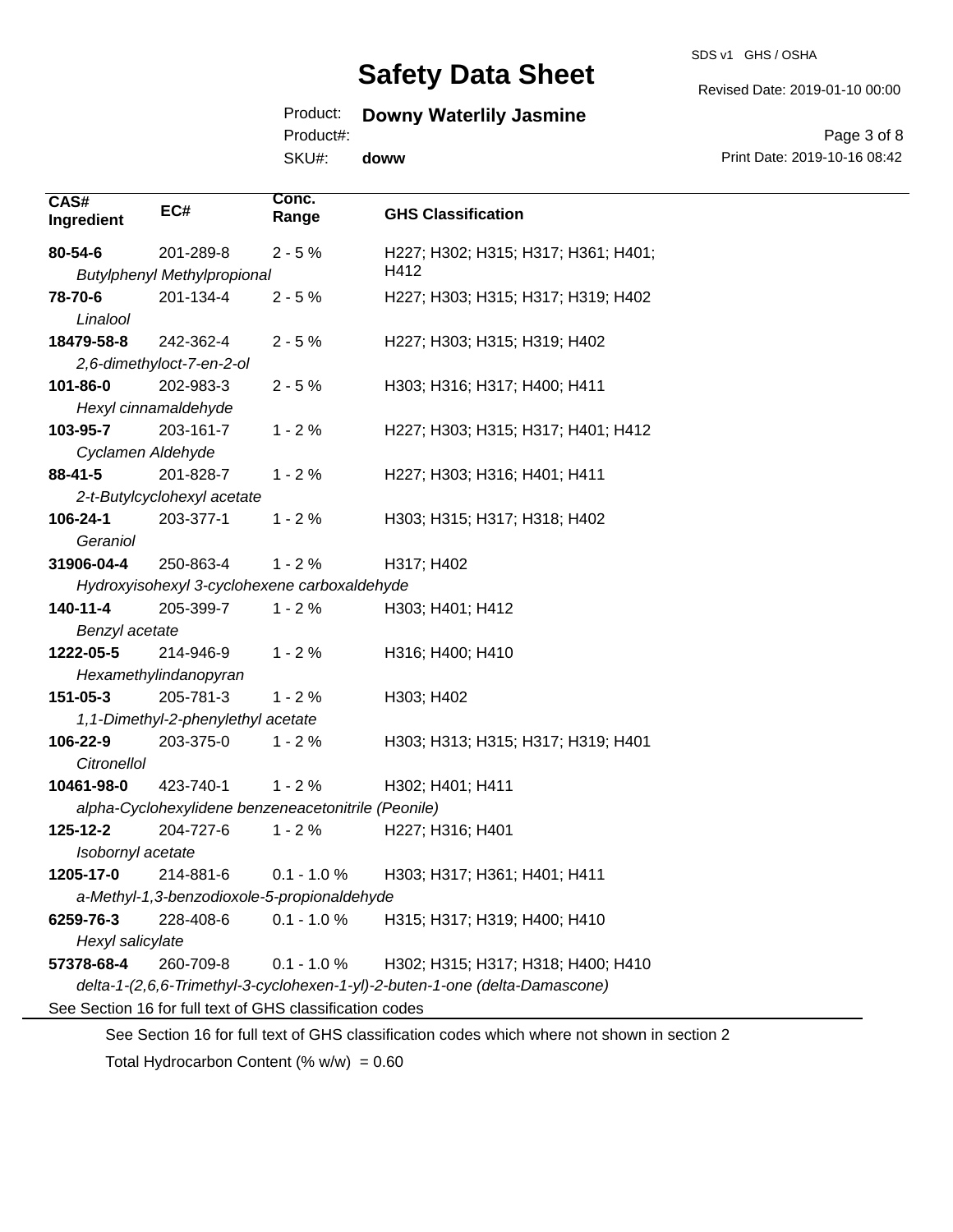SDS v1 GHS / OSHA

Revised Date: 2019-01-10 00:00

#### Product: **Downy Waterlily Jasmine**

Product#:

SKU#: **doww**

Page 4 of 8 Print Date: 2019-10-16 08:42

| 4.<br><b>First Aid Measures</b>                                                   |                                                                                                               |  |
|-----------------------------------------------------------------------------------|---------------------------------------------------------------------------------------------------------------|--|
| <b>Description of first aid measures</b><br>4.1                                   |                                                                                                               |  |
| Inhalation:                                                                       | Remove from exposure site to fresh air and keep at rest.<br>Obtain medical advice.                            |  |
| <b>Eye Exposure:</b>                                                              | Flush immediately with water for at least 15 minutes.<br>Contact physician if symptoms persist.               |  |
| <b>Skin Exposure:</b>                                                             | Remove contaminated clothes. Wash thoroughly with water (and soap).<br>Contact physician if symptoms persist. |  |
| Ingestion:                                                                        | Rinse mouth with water and obtain medical advice.                                                             |  |
| Most important symptoms and effects, both acute and delayed<br>4.2                |                                                                                                               |  |
| <b>Symptoms:</b>                                                                  | no data available                                                                                             |  |
| Risks:                                                                            | Refer to Section 2.2 "Hazard Statements"                                                                      |  |
| Indication of any immediate medical attention and special treatment needed<br>4.3 |                                                                                                               |  |
| <b>Treatment:</b>                                                                 | Refer to Section 2.2 "Response"                                                                               |  |
| 5.<br><b>Fire-Fighting measures</b>                                               |                                                                                                               |  |
| <b>Extinguishing media</b><br>5.1                                                 |                                                                                                               |  |
| Suitable:                                                                         | Carbon dioxide (CO2), Dry chemical, Foam                                                                      |  |
| Unsuitable                                                                        | Do not use a direct water jet on burning material                                                             |  |
| Special hazards arising from the substance or mixture<br>5.2                      |                                                                                                               |  |
| During fire fighting:                                                             | Water may be ineffective                                                                                      |  |
| <b>Advice for firefighters</b><br>5.3                                             |                                                                                                               |  |
| <b>Further information:</b>                                                       | Standard procedure for chemical fires                                                                         |  |

### **6. Accidental Release Measures**

#### **6.1 Personal precautions, protective equipment and emergency procedures**

Avoid inhalation and contact with skin and eyes. A self-contained breathing apparatus is recommended in case of a major spill.

#### **6.2 Environmental precautions**

Keep away from drains, soil, and surface and groundwater.

#### **6.3 Methods and materials for containment and cleaning up**

Clean up spillage promptly. Remove ignition sources. Provide adequate ventilation. Avoid excessive inhalation of vapors. Gross spillages should be contained by use of sand or inert powder and disposed of according to the local regulations.

#### **6.4 Reference to other sections**

Not Applicable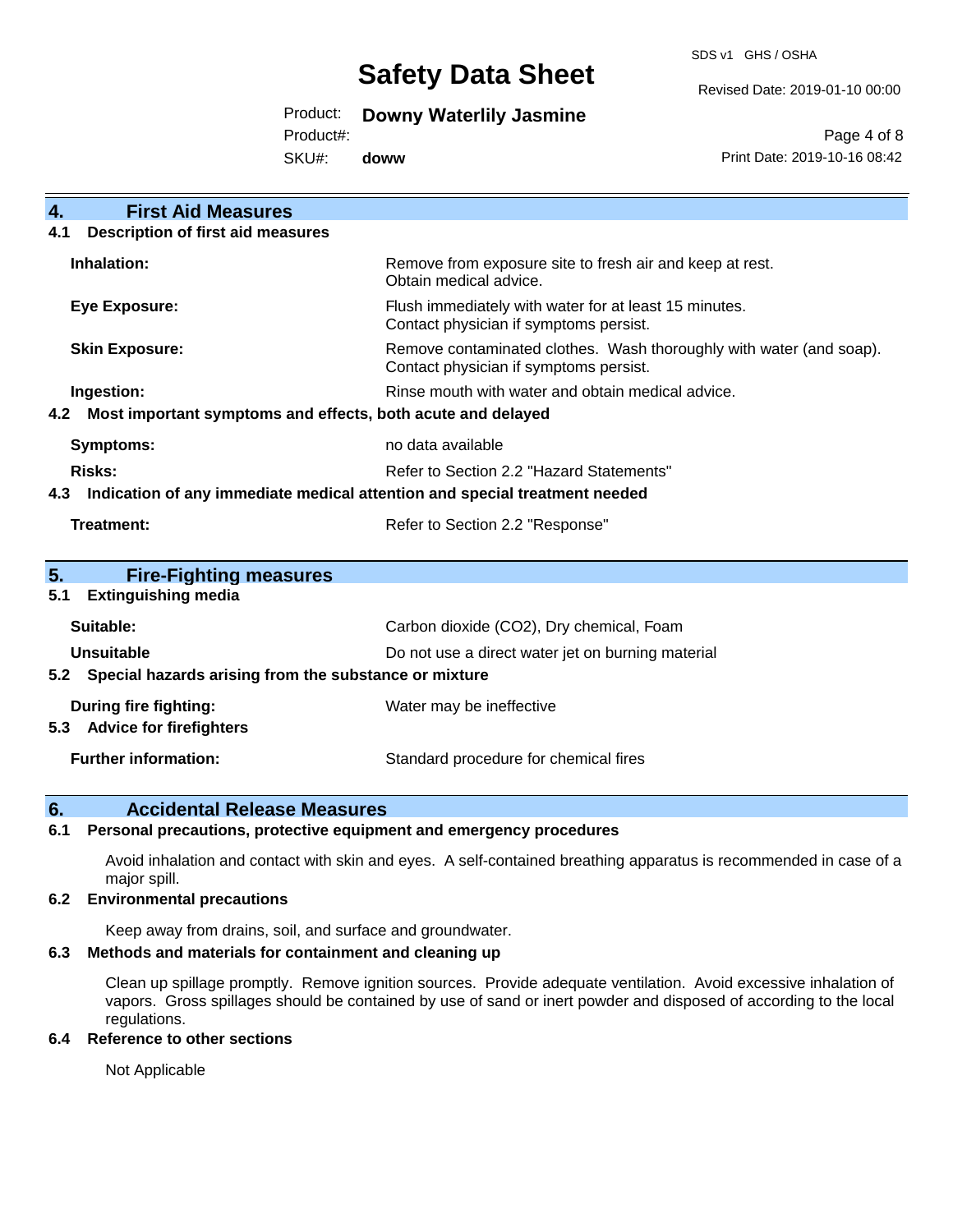SDS v1 GHS / OSHA

Revised Date: 2019-01-10 00:00

Product: **Downy Waterlily Jasmine**

Product#:

SKU#: **doww**

Page 5 of 8 Print Date: 2019-10-16 08:42

## **7. Handling and Storage**

#### **7.1 Precautions for safe handling**

Apply according to good manufacturing and industrial hygiene practices with proper ventilation. Do not drink, eat or smoke while handling. Respect good personal hygiene.

#### **7.2 Conditions for safe storage, including any incompatibilities**

Store in a cool, dry and ventilated area away from heat sources and protected from light in tightly closed original container. Avoid uncoated metal container. Keep air contact to a minimum.

#### **7.3 Specific end uses**

No information available

#### **8. Exposure Controls/Personal Protection**

**8.1 Control parameters**

| <b>Exposure Limits:</b><br><b>Component</b> |                                     | <b>ACGIH</b> | ACGIH | <b>OSHA</b> | <b>OSHA</b><br>TWA ppm STEL ppm TWA ppm STEL ppm |
|---------------------------------------------|-------------------------------------|--------------|-------|-------------|--------------------------------------------------|
| 84-66-2<br>$140 - 11 - 4$                   | Diethyl phthalate<br>Benzyl acetate | G<br>10      |       |             |                                                  |

**Engineering Controls:** Use local exhaust as needed.

#### **8.2 Exposure controls - Personal protective equipment**

| Eye protection:                | Tightly sealed goggles, face shield, or safety glasses with brow guards and side shields, etc.<br>as may be appropriate for the exposure |
|--------------------------------|------------------------------------------------------------------------------------------------------------------------------------------|
| <b>Respiratory protection:</b> | Avoid excessive inhalation of concentrated vapors. Apply local ventilation where appropriate.                                            |
| <b>Skin protection:</b>        | Avoid Skin contact. Use chemically resistant gloves as needed.                                                                           |

#### **9. Physical and Chemical Properties**

#### **9.1 Information on basic physical and chemical properties**

| Appearance:                  | Liquid                                    |
|------------------------------|-------------------------------------------|
| Odor:                        | Conforms to Standard                      |
| Color:                       | Nearly Colorless - Greenish Yellow (G0-3) |
| Viscosity:                   | Liquid                                    |
| <b>Freezing Point:</b>       | Not determined                            |
| <b>Boiling Point:</b>        | Not determined                            |
| <b>Melting Point:</b>        | Not determined                            |
| <b>Flashpoint (CCCFP):</b>   | $>200$ F (93.33 C)                        |
| <b>Auto flammability:</b>    | Not determined                            |
| <b>Explosive Properties:</b> | None Expected                             |
| <b>Oxidizing properties:</b> | None Expected                             |
| Vapor Pressure (mmHg@20 C):  | 0.0472                                    |
| %VOC:                        | 0.05                                      |
| Specific Gravity @ 25 C:     | 1.0380                                    |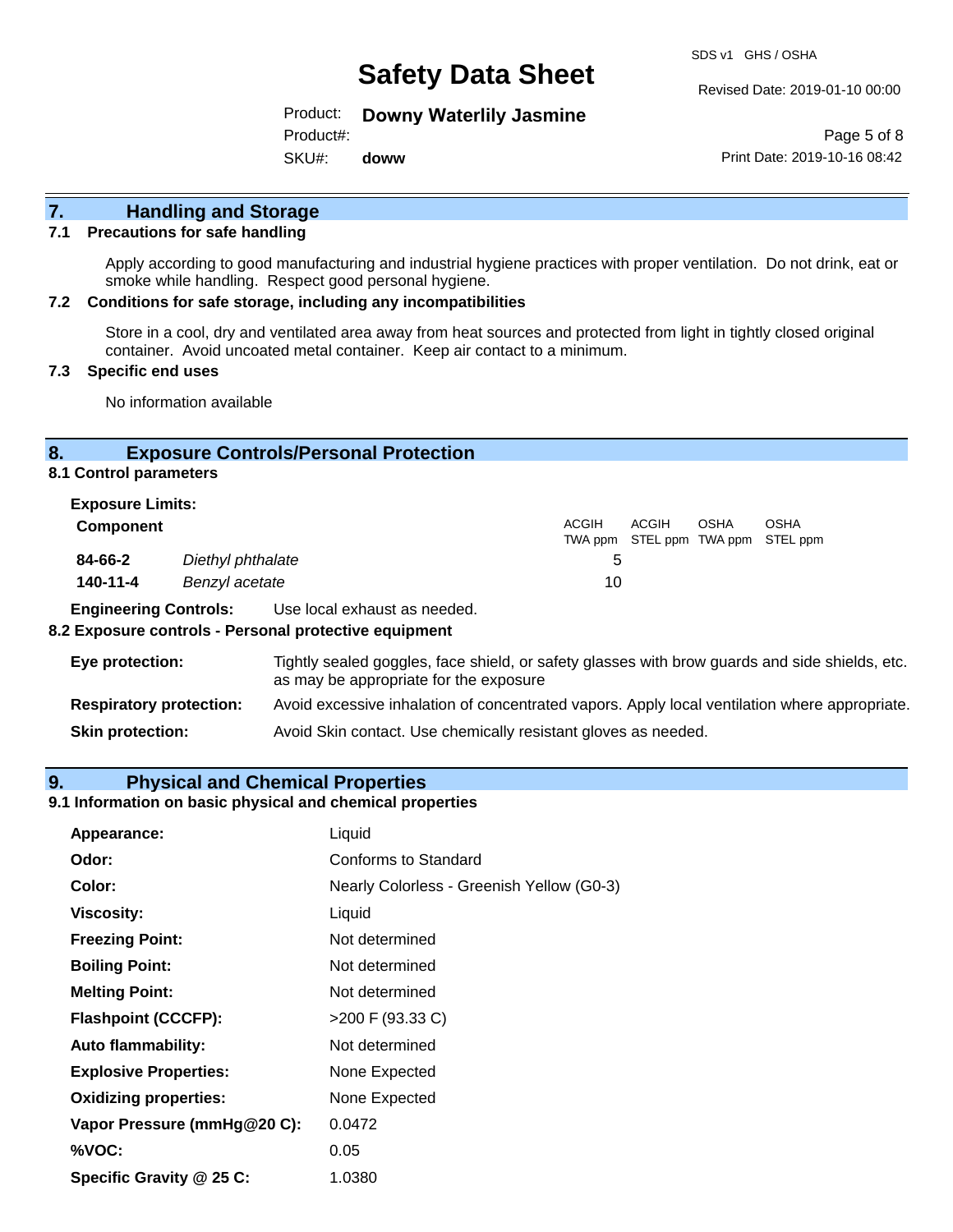SDS v1 GHS / OSHA

Revised Date: 2019-01-10 00:00

### Product: **Downy Waterlily Jasmine**

**doww**

SKU#: Product#:

Page 6 of 8 Print Date: 2019-10-16 08:42

| Density @ 25 C:          | 1.0350 |
|--------------------------|--------|
| Refractive Index @ 20 C: | .4940  |
| Soluble in:              | Oil    |

## **10. Stability and Reactivity**

| <b>10.1 Reactivity</b>                  | None                                               |
|-----------------------------------------|----------------------------------------------------|
| <b>10.2 Chemical stability</b>          | Stable                                             |
| 10.3 Possibility of hazardous reactions | None known                                         |
| <b>10.4 Conditions to avoid</b>         | None known                                         |
| 10.5 Incompatible materials             | Strong oxidizing agents, strong acids, and alkalis |
| 10.6 Hazardous decomposition products   | None known                                         |

#### **11. Toxicological Information**

#### **11.1 Toxicological Effects**

Acute Toxicity Estimates (ATEs) based on the individual Ingredient Toxicity Data utilizing the "Additivity Formula"

| Acute toxicity - Oral - (Rat) mg/kg                | (LD50: 4459.0401) May be harmful if swallowed            |
|----------------------------------------------------|----------------------------------------------------------|
| Acute toxicity - Dermal - (Rabbit) mg/kg           | Not classified - the classification criteria are not met |
| Acute toxicity - Inhalation - (Rat) mg/L/4hr       | (LD50: 22.4095) May be harmful if inhaled                |
| <b>Skin corrosion / irritation</b>                 | May be harmful if inhaled                                |
| Serious eye damage / irritation                    | Causes serious eye irritation                            |
| <b>Respiratory sensitization</b>                   | Not classified - the classification criteria are not met |
| <b>Skin sensitization</b>                          | May cause an allergic skin reaction                      |
| <b>Germ cell mutagenicity</b>                      | Not classified - the classification criteria are not met |
| Carcinogenicity                                    | Not classified - the classification criteria are not met |
| <b>Reproductive toxicity</b>                       | Suspected of damaging fertility or the unborn child      |
| Specific target organ toxicity - single exposure   | Not classified - the classification criteria are not met |
| Specific target organ toxicity - repeated exposure | Not classified - the classification criteria are not met |
| <b>Aspiration hazard</b>                           | Not classified - the classification criteria are not met |

## **12. Ecological Information**

### **12.1 Toxicity**

| <b>Acute acquatic toxicity</b>     | Not classified - the classification criteria are not met |
|------------------------------------|----------------------------------------------------------|
| <b>Chronic acquatic toxicity</b>   | Toxic to aquatic life with long lasting effects          |
| <b>Toxicity Data on soil</b>       | no data available                                        |
| <b>Toxicity on other organisms</b> | no data available                                        |

**12.2 Persistence and degradability no data available**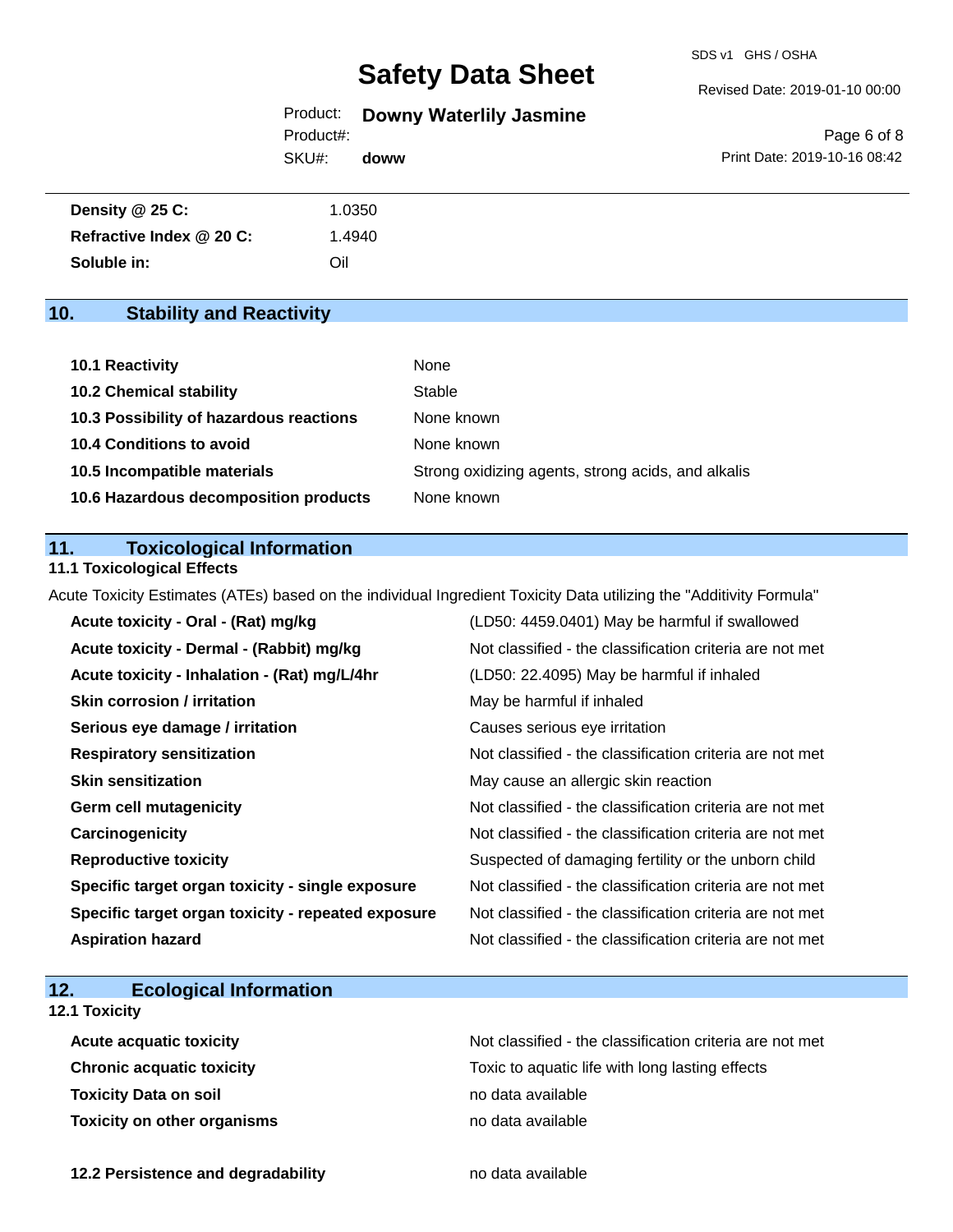SDS v1 GHS / OSHA

Revised Date: 2019-01-10 00:00

|  |  | Product: Downy Waterlily Jasmine |  |
|--|--|----------------------------------|--|
|--|--|----------------------------------|--|

Product#:

SKU#: **doww**

Page 7 of 8 Print Date: 2019-10-16 08:42

| 12.3 Bioaccumulative potential | no data available |
|--------------------------------|-------------------|
| 12.4 Mobility in soil          | no data available |
| 12.5 Other adverse effects     | no data available |

## **13. Disposal Conditions**

#### **13.1 Waste treatment methods**

Do not allow product to reach sewage systems. Dispose of in accordance with all local and national regulations. Send to a licensed waste management company.The product should not be allowed to enter drains, water courses or the soil. Do not contaminate ponds, waterways or ditches with chemical or used container.

## **14. Transport Information**

| <b>Marine Pollutant</b>                                       | Yes. Ingredient of greatest environmental impact:<br>1222-05-5: $(1 - 2\%)$ : Hexamethylindanopyran |              |                                     |                 |               |
|---------------------------------------------------------------|-----------------------------------------------------------------------------------------------------|--------------|-------------------------------------|-----------------|---------------|
| <b>Regulator</b>                                              |                                                                                                     | <b>Class</b> | <b>Pack Group</b>                   | <b>Sub Risk</b> | UN-nr.        |
| U.S. DOT (Non-Bulk)                                           |                                                                                                     |              | Not Regulated - Not Dangerous Goods |                 |               |
| <b>Chemicals NOI</b>                                          |                                                                                                     |              |                                     |                 |               |
| <b>ADR/RID (International Road/Rail)</b>                      |                                                                                                     |              |                                     |                 |               |
| <b>Environmentally Hazardous</b><br>Substance, Liquid, n.o.s. |                                                                                                     | 9            | Ш                                   |                 | <b>UN3082</b> |
| <b>IATA (Air Cargo)</b>                                       |                                                                                                     |              |                                     |                 |               |
| <b>Environmentally Hazardous</b><br>Substance, Liquid, n.o.s. |                                                                                                     | 9            | Ш                                   |                 | <b>UN3082</b> |
| IMDG (Sea)                                                    |                                                                                                     |              |                                     |                 |               |
| <b>Environmentally Hazardous</b><br>Substance, Liquid, n.o.s. |                                                                                                     | 9            | Ш                                   |                 | <b>UN3082</b> |

| 15.        |                                           | <b>Regulatory Information</b> |                                     |                                                                                                 |
|------------|-------------------------------------------|-------------------------------|-------------------------------------|-------------------------------------------------------------------------------------------------|
|            | <b>U.S. Federal Regulations</b>           |                               |                                     |                                                                                                 |
|            | <b>TSCA (Toxic Substance Control Act)</b> |                               |                                     | All components of the substance/mixture are listed or exempt                                    |
|            |                                           |                               | 40 CFR(EPCRA, SARA, CERCLA and CAA) | This product contains the following components:                                                 |
|            | 84-66-2                                   | $201 - 550 - 6$ 60 - 70 %     |                                     | Diethyl phthalate                                                                               |
|            | <b>U.S. State Regulations</b>             |                               |                                     |                                                                                                 |
|            | <b>California Proposition 65 Warning</b>  |                               |                                     | No Warning required                                                                             |
|            | <b>Canadian Regulations</b>               |                               |                                     |                                                                                                 |
| <b>DSL</b> |                                           |                               |                                     | 98.37% of the components are listed or exempt. The following<br>components are NOT on the List: |
|            | 10461-98-0                                | 423-740-1                     | $1 - 2\%$                           | alpha-Cyclohexylidene benzeneacetonitrile (Peonile)                                             |
|            | 125109-85-5 412-050-4 0.1 - 1.0 %         |                               |                                     | Isopropylphenylbutanal                                                                          |
|            | 94201-73-7                                | 303-662-1                     | $0.01 - 0.1\%$                      | Tetrahydro-4-methyl-2-phenyl-2H-pyran                                                           |